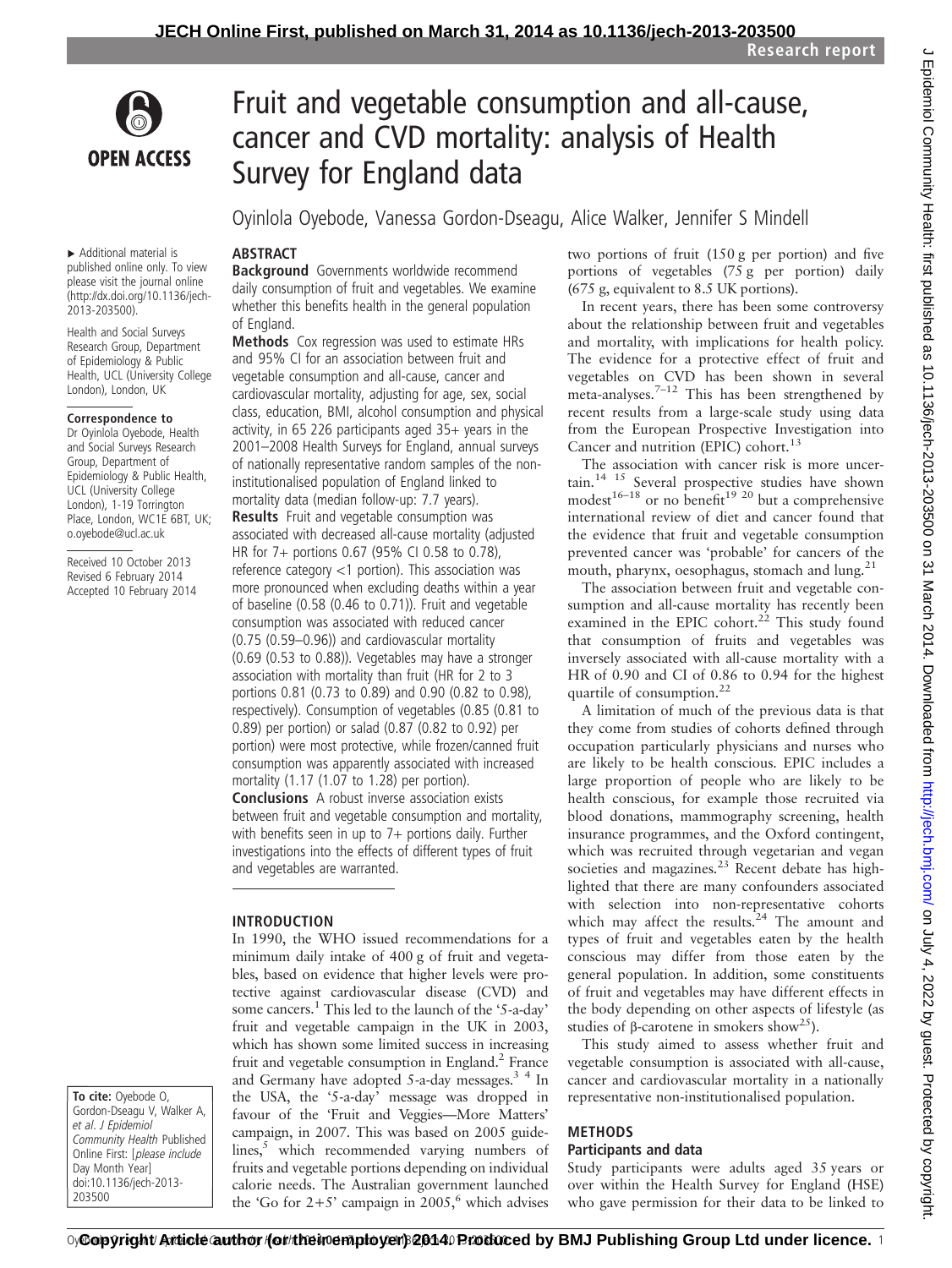mortality outcome data. The HSE is an annual survey which uses a multistage stratified design to sample a new, nationally representative random cross section of the free-living population of England each year. Participants are visited by an interviewer who collects demographic and socioeconomic data; collects information on health and health-related behaviours; measures height and weight; and requests consent for data linkage. A nurse then visits participants who agree, to take additional measurements (eg, waist circumference, blood pressure), collect biological samples (eg, blood) and record information on medication use. A detailed description of the HSE has been reported elsewhere.26 Research ethics approval was obtained from the relevant committees prior to each survey. Participants gave informed consent before taking part. Response rates varied by year from 72–74% of eligible households participating in 2001–2006 to 64% in 2007 and 2008. Within co-operating households, 88–89% of adults (aged 16+ years) were interviewed in 2001–2008, with lowest response rates at ages 16–34 years.

Since 2001, HSE participants have been asked about fruit and vegetable consumption on the previous day (the 24 h from midnight to midnight). Participants are asked about all vegetables and fresh, canned and frozen fruit, as well as salad, pulses, dried fruit and fruit juice/smoothies they have consumed (see web appendix), including dishes made mainly from fruit or vegetables ('composites'). Participants' responses are coded into portion sizes as defined by the Department of Health.<sup>27</sup> A maximum of one portion of pulses, one of fruit juice or a smoothie, and one of dried fruit can contribute to the total daily portions of fruit and vegetables.

Data from HSE years 2001–2008, linked to UK mortality data up to the first quarter of 2013, were analysed for this study. Only participants recruited as part of the core sample (designed to be representative of the national population) were eligible; participants recruited as part of a boost were excluded. Date of death was known to the nearest quarter and entry into the study to the nearest month. NatCen Social Research, the data holders, undertook the data linkage and categorisation of the mortality variables. Two thousand six hundred and eighty-two cases (4%) were excluded from this study due to missing information on fruit and vegetable consumption. These participants were older but otherwise similar to those included in the study. A further 13 cases (0.02%) were dropped due to errors in the dates, leaving a total of 65 226 participants.

## Statistical analysis

The outcome measures were all-cause, cancer and CVD mortality. HRs and 95% CI were calculated using Cox regression for daily portions of fruit and vegetables. Plots of Schoenfeld residuals were used to test the assumption of proportional hazards. Mortality was also examined in relation to fruit portions and to vegetable portions consumed. These were categorised with less than one portion as the reference category, then categories increasing by two portions daily with the highest category defined pragmatically, limited by the low number of participants eating larger quantities. For examination of the association between specific types of fruit and vegetables and mortality, these were treated as continuous variables.

Other variables included in the analysis were age (35–44 years, 45–54 years, 55–64 years, 65–74 years and 75+ years), sex, smoking status (current smoker, ex-regular smoker, never smoked regularly) and social class of the head of household (manual, non-manual, other). Education (degree or equivalent qualification, other, no qualification), measured body mass

index (BMI)  $(<20 \text{ kg/m}^2, 20-24.9 \text{ kg/m}^2, 25-29.9 \text{ kg/m}^2,$ ≥30 kg/m<sup>2</sup>), physical activity (as maximum activity intensity level in the past 4 weeks: inactive, light activity, moderate activity, vigorous activity) and alcohol consumption on heaviest drinking day in the previous week (non-drinker, drank within limits, drank above limits, drank more than twice the recommended daily limit) were also added to the models as indicated. The same number of participants were included in all analyses, with those who had missing data for a variable coded to a 'missing category' except for the 0.3% of the sample with missing information on education, who were coded to the 'other' group. Physical activity questions were asked only in 2002, 2003, 2004 and 2006.

Sensitivity analyses were conducted, first by excluding those who died within a year; second, restricting the analysis to those who had never smoked regularly; and third, examining the association of fruit and vegetable consumption restricted to participants from years in which physical activity variables were available. All analyses were undertaken using IBM SPSS Statistics V.21.

# RESULTS

## Characteristics of the study cohort

Median follow-up was 92 months (7.7 years); 4399 deaths were recorded within the study population, 6.7% of the sample. Of these deaths, 1398 were due to cancer and 1554 to CVD. At baseline, participants' mean age was  $56.6$  (SD $\pm$ 14.3) years. Of the sample population 55.6% were female; 20.61% were current smokers; 48.4% had never smoked cigarettes regularly. Mean daily portions of fruit and vegetables consumed by participants in the study were 3.8 (SD 2.6): 2.3 portions of fruit (SD 2.0) and 1.5 portions of vegetables (SD 1.2).

A comparison of the characteristics of participants by the portions of fruit and vegetables consumed is shown in table 1. Fruit and vegetable consumption each increased monotonically across the categories of total fruit and vegetable consumption; the mean consumption of fruit was non-significantly higher than that of vegetables. Those who consumed more fruit and vegetables were generally older, less likely to smoke and more likely to be women, in a non-manual household, with degree level education. The proportion of study participants who were vigorously active in the last 4 weeks increased as more portions of fruit and vegetables were consumed. Each variable in table 1 was significantly associated with portions of fruit and vegetables consumed (all  $p < 0.001$ ) with the exception of mean BMI. BMI as a categorical variable was significantly associated with portions of fruit and vegetable consumed ( $p < 0.001$ ).

## Total portions of fruit and vegetables and all-cause mortality

In the fully adjusted model, fruit and vegetable consumption was associated with all-cause mortality. Those who ate one to less than three portions of fruit and vegetables a day showed significantly greater survival than those eating less than one portion per day (HR 0.88 95% CI 0.80 to 0.95) and the HR decreased as portions of fruit and vegetables increased, with those eating seven+ portions of fruit and vegetables daily showing much decreased mortality (HR 0.67 95% CI: 0.58– 0.78). Excluding deaths within a year of baseline strengthened this effect (HR for seven+ portions: 0.58 CI: 0.46–0.71). When only participants from years in which physical activity questions were asked were included in the analyses, the effect of fruit and vegetables on mortality was similarly increased (HR 0.55 CI 0.41 to 0.73). When the analysis was restricted to never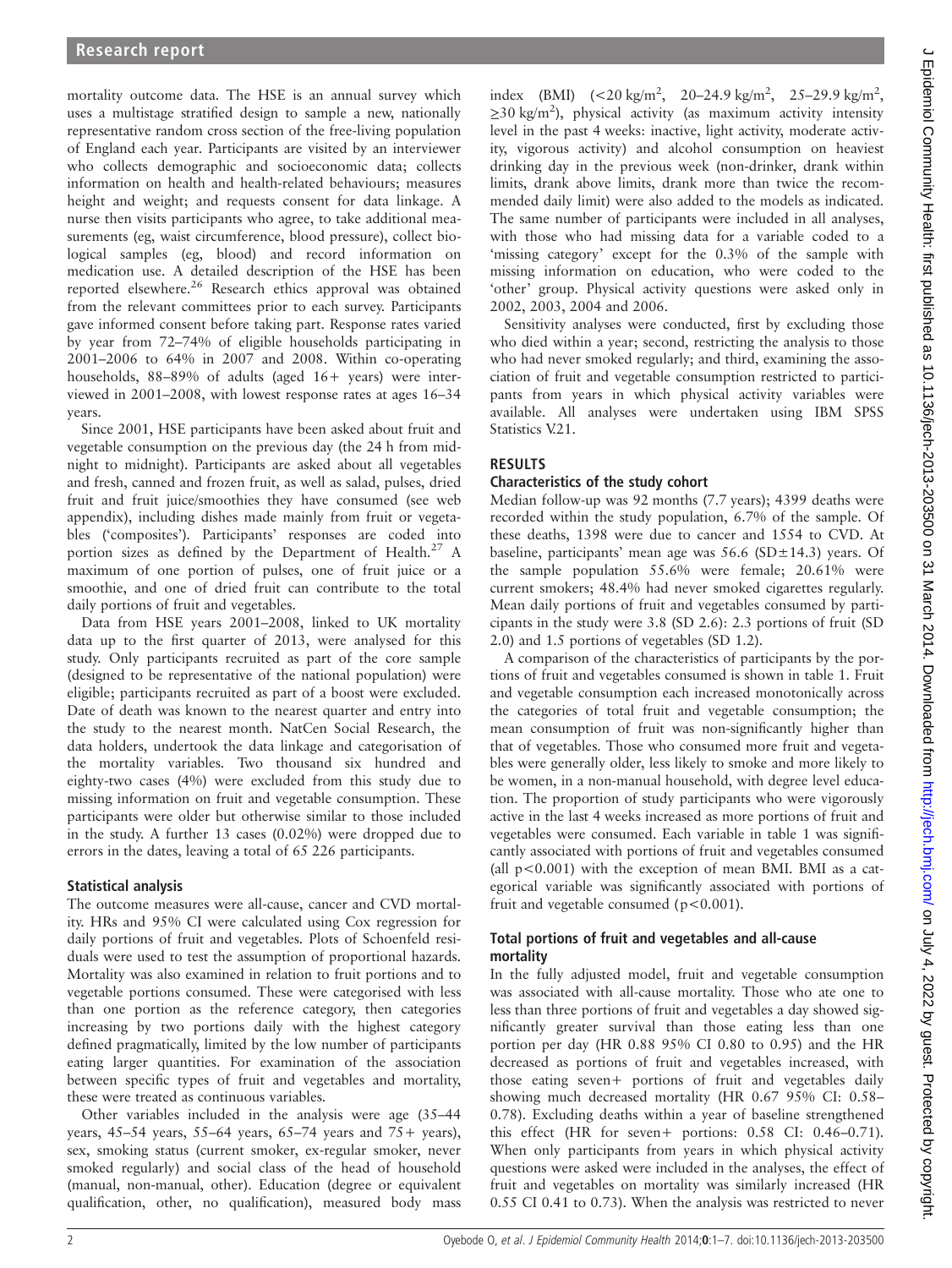#### Table 1 Characteristics of study participants

|                                                              |               |             | Portions of fruit and vegetables eaten on the previous day |               |               |             |
|--------------------------------------------------------------|---------------|-------------|------------------------------------------------------------|---------------|---------------|-------------|
|                                                              | All           | $0 - < 1$   | $1 - <3$                                                   | $3 - 5$       | $5 - < 7$     | $7+$        |
| N(%)                                                         | 65 226        | 9897 (15.2) | 20 132 (30.9)                                              | 18 916 (29.0) | 10 244 (15.7) | 6037 (9.3)  |
| Age                                                          |               |             |                                                            |               |               |             |
| Mean Age, years (SD)                                         | 56.6 (14.3)   | 54.2 (14.4) | 56.9 (14.7)                                                | 57.6 (14.4)   | 57.1 (13.7)   | 55.3 (12.8) |
| 35-44, n (%)                                                 | 16 865 (25.9) | 3248 (32.8) | 5306 (26.4)                                                | 4455 (23.6)   | 2337 (22.8)   | 1519 (25.2) |
| 45-54, n (%)                                                 | 14 610 (22.4) | 2414 (24.4) | 4385 (21.8)                                                | 4050 (21.4)   | 2282 (22.3)   | 1479 (24.5) |
| 55-64, n (%)                                                 | 14 130 (21.7) | 1765 (17.8) | 4082 (20.3)                                                | 4233 (22.4)   | 2499 (24.4)   | 1551 (25.7) |
| 65-74, n (%)                                                 | 10 829 (16.6) | 1319 (13.3) | 3309 (16.4)                                                | 3366 (17.8)   | 1837 (17.9)   | 998 (16.5)  |
| 75+, $n$ (%)                                                 | 8792 (13.5)   | 1151 (11.6) | 3050 (15.2)                                                | 2812 (14.9)   | 1289 (12.6)   | 490 (8.1)   |
| Sex                                                          |               |             |                                                            |               |               |             |
| Male, n (%)                                                  | 28 974 (44.4) | 4902 (49.5) | 9276 (46.1)                                                | 8059 (42.6)   | 4241 (41.4)   | 2496 (41.3) |
| Social Class                                                 |               |             |                                                            |               |               |             |
| Non-manual, n (%)                                            | 31 275 (47.9) | 3318 (33.5) | 8834 (43.9)                                                | 9684 (51.2)   | 5769 (56.3)   | 3670 (60.8) |
| Manual, $n$ $(\%)$                                           | 26 583 (40.8) | 5071 (51.2) | 8905 (44.2)                                                | 7176 (37.9)   | 3574 (34.9)   | 1857 (30.8) |
| Other, n (%)                                                 | 7368 (11.3)   | 1508 (15.2) | 2393 (11.9)                                                | 2056 (10.9)   | 901(8.8)      | 510(8.4)    |
| Education                                                    |               |             |                                                            |               |               |             |
| Degree or equivalent qualification                           | 10 340 (15.9) | 735 (7.4)   | 2431 (12.1)                                                | 3206 (16.9)   | 2250 (22.0)   | 1718 (28.5) |
| Other                                                        | 32 969 (50.5) | 4797 (48.5) | 10 080 (50.1)                                              | 9663 (51.1)   | 5316 (51.9)   | 3113 (51.6) |
| No qualifications                                            | 21 917 (33.6) | 4365 (44.1) | 7621 (37.9)                                                | 6047 (32.0)   | 2678 (26.1)   | 1206 (20.0) |
| Fruit & vegetable consumption                                |               |             |                                                            |               |               |             |
| Mean portions of fruit, n (SD)                               | 2.3(2.0)      | 0.2(0.4)    | 1.2(0.8)                                                   | 2.5(1.0)      | 3.8(1.2)      | 6.1(2.7)    |
| Mean portions of vegetables, n (SD)                          | 1.5(1.2)      | 0.3(0.4)    | 1.1(0.7)                                                   | 1.6(0.9)      | 2.2(1.1)      | 3.1(1.8)    |
| Cigarette smoking                                            |               |             |                                                            |               |               |             |
| Current Smoker, n (%)                                        | 13 432 (20.6) | 3860 (39.0) | 4897 (24.3)                                                | 2910 (15.4)   | 1137(11.1)    | 628 (10.4)  |
| Ex-regular smoker, n (%)                                     | 20 130 (30.9) | 2526 (25.5) | 6235 (31.0)                                                | 6035 (31.9)   | 3381 (33.0)   | 1953 (32.4) |
| Never regular smoker, n (%)                                  | 31 546 (48.4) | 3471 (35.1) | 8964 (44.5)                                                | 9949 (52.6)   | 5712 (55.8)   | 3450 (57.1) |
| Missing, n (%)                                               | 118(0.2)      | 40(0.4)     | 36(0.2)                                                    | 22(0.1)       | 14(0.1)       | 6(0.1)      |
| <b>BMI</b>                                                   |               |             |                                                            |               |               |             |
| Mean BMI, kg/m <sup>2</sup>                                  | 27.7(5.0)     | 27.7(5.2)   | 27.7(4.9)                                                  | 27.7(4.9)     | 27.6(4.9)     | 27.6(4.9)   |
| $<$ 20, n $(\% )$                                            | 1560(2.4)     | 327(3.3)    | 494 (2.5)                                                  | 410(2.2)      | 206(2.0)      | 123(2.0)    |
| 20-24.9, n (%)                                               | 15 970 (24.5) | 2344 (23.7) | 4810 (23.9)                                                | 4647 (24.6)   | 2589 (25.3)   | 1580 (26.2) |
| 25-29.9, n (%)                                               | 23 168 (35.5) | 3276 (33.1) | 7190 (35.7)                                                | 6796 (35.9)   | 3724 (36.4)   | 2182 (36.1) |
| $≥30$ , n (%)                                                | 15 091 (23.1) | 2365 (23.9) | 4700 (23.3)                                                | 4327 (22.9)   | 2333 (22.8)   | 1366 (22.6) |
| Missing                                                      | 9437 (14.5)   | 1585 (16.0) | 2938 (14.6)                                                | 2736 (14.5)   | 1392 (13.6)   | 786 (13.0)  |
| <b>Physical Activity</b>                                     |               |             |                                                            |               |               |             |
| Inactive                                                     | 2594 (4.0)    | 605(6.1)    | 954 (4.7)                                                  | 697 (3.7)     | 252(2.5)      | 86(1.4)     |
| <b>Light Activity</b>                                        | 2948 (4.5)    | 541 (5.5)   | 955 (4.7)                                                  | 852 (4.5)     | 433 (4.2)     | 167(2.8)    |
| <b>Moderate Activity</b>                                     | 13 658 (20.9) | 2175 (22.0) | 4350 (21.6)                                                | 3863 (20.4)   | 2058 (20.1)   | 1212 (20.1) |
| <b>Vigorous Activity</b>                                     | 5709 (8.8)    | 583 (5.9)   | 1426(7.1)                                                  | 1697 (9.0)    | 1170 (11.4)   | 833 (13.8)  |
| Missing                                                      | 40 317 (61.8) | 5993 (60.6) | 12 447 (61.8)                                              | 11 807 (62.4) | 6331 (61.8)   | 3739 (61.9) |
| Alcohol Intake                                               |               |             |                                                            |               |               |             |
| Non-drinker or drank no alcohol in preceding 7days           | 21 275 (32.6) | 3627 (36.6) | 6541 (32.5)                                                | 6007 (31.8)   | 3151 (30.8)   | 1949 (32.3) |
| Drank under daily limit*                                     | 21 047 (32.3) | 2322 (23.5) | 6217 (30.9)                                                | 6556 (34.7)   | 3767 (36.8)   | 2185 (36.2) |
| Drank over daily limit but less than double the daily limit* | 13 639 (20.9) | 1909 (19.3) | 4170 (20.7)                                                | 4091 (21.6)   | 2190 (21.4)   | 1279 (21.2) |
| Drank over double the daily limit*                           | 8497 (13.0)   | 1855 (18.7) | 2940 (14.6)                                                | 2092 (11.1)   | 1031 (10.1)   | 579 (9.6)   |
| Missing                                                      | 768 (1.2)     | 184 (1.9)   | 264(1.3)                                                   | 170 (0.9)     | 105(1.0)      | 45(0.7)     |
| Mortality                                                    |               |             |                                                            |               |               |             |
| Died, n (%)                                                  | 4399 (6.7)    | 815(8.2)    | 1581 (7.9)                                                 | 1218(6.4)     | 538(5.3)      | 247(4.1)    |
| Died of cancer, n (%)                                        | 1398 (2.1)    | 246(2.5)    | 480 (2.4)                                                  | 394 (2.1)     | 184 (1.8)     | 94 (1.6)    |
| Died of CVD, n (%)                                           | 1554 (2.4)    | 265(2.7)    | 550 (2.7)                                                  | 448 (2.4)     | 208(2.0)      | 83(1.4)     |
| Median follow-up, months                                     | 92            | 96          | 92                                                         | 91            | 90            | 91          |

\*Daily limit is 3 units for women; 4 units for men. Double daily limit is 6 units for women; 8 units for men. CVD, cardiovascular disease.

smokers, the association between total portions of fruit and vegetables consumed and all-cause mortality was similar to that in the whole study population although the benefits at seven+ portions appeared diminished.

## Total portions of fruit and vegetable consumption and cause-specific mortality

In the fully adjusted model, there was an association between total portions of fruit and vegetable consumption and cancer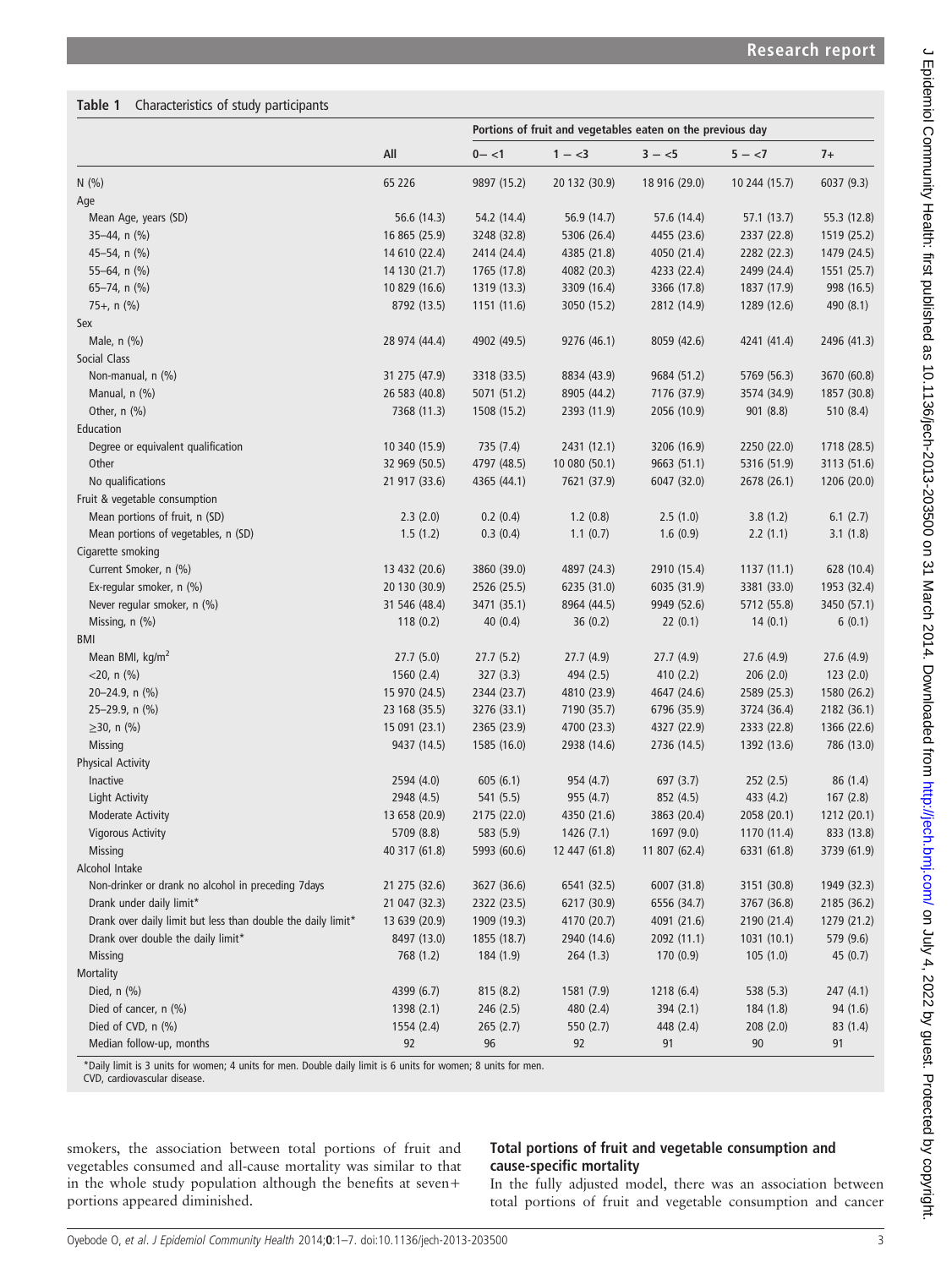| Table 2 Association between portions of fruit and vegetables consumed and risk of death from any cause |  |
|--------------------------------------------------------------------------------------------------------|--|
|--------------------------------------------------------------------------------------------------------|--|

|                                                               | Portions of fruit and vegetables consumed in the previous day HRs (95% CI) |                       |                       |                       |                       |
|---------------------------------------------------------------|----------------------------------------------------------------------------|-----------------------|-----------------------|-----------------------|-----------------------|
| Model                                                         | $0<1*$                                                                     | 1<3                   | 3<5                   | 5 < 7                 | $7+$                  |
| Model 11                                                      |                                                                            | $0.84$ (0.77 to 0.92) | $0.71$ (0.65 to 0.77) | $0.63$ (0.56 to 0.70) | $0.60$ (0.52 to 0.69) |
| Model 2‡                                                      |                                                                            | $0.88$ (0.80 to 0.95) | $0.76$ (0.69 to 0.83) | $0.70$ (0.63 to 0.79) | $0.67$ (0.58 to 0.78) |
| Model 2 excluding deaths within a year ( $n=84894$ ; D=3753)§ |                                                                            | $0.86$ (0.79 to 0.95) | $0.71$ (0.63 to 0.81) | $0.64$ (0.53 to 0.76) | $0.58$ (0.46 to 0.71) |
| Model 2, never-smokers only (n=43 973; $D=1530$ )§            |                                                                            | $0.94$ (0.80 to 1.10) | $0.76$ (0.64 to 0.90) | $0.72$ (0.60 to 0.88) | $0.77$ (0.61 to 0.97) |
| Model 2, physical activity years only (n=42 857; D=2269)§     |                                                                            | $0.83$ (0.74 to 0.94) | $0.68$ (0.58 to 0.80) | $0.61$ (0.48 to 0.76) | $0.55$ (0.41 to 0.73) |
| Model 2, overweight and obese only ( $n=38$ 262; D=2143)§     |                                                                            | $0.86$ (0.76 to 0.98) | $0.73$ (0.64 to 0.84) | $0.63$ (0.54 to 0.74) | $0.63$ (0.52 to 0.77) |
| Model 2, normal weight only (n=15 970; $D=968$ )§             |                                                                            | $0.93$ (0.77 to 1.11) | $0.77$ (0.63 to 0.93) | $0.70$ (0.55 to 0.89) | 0.52 (0.37 to 0.72)   |

\*Reference category.

†Model 1: Adjusted for sex, age-group, cigarette smoking and social class.

‡Model 2: Adjusted for sex, age-group, cigarette smoking, social class, BMI, education, physical activity and alcohol intake. §(n) Number of study participants; (D) Number of deaths.

and CVD mortality. There was a possible threshold at five to less than seven portions for cancer (HR 0.75 (0.62 to 0.91)) but no threshold seen up to seven+ daily portions of fruit and vegetables for CVD (HR 0.69 (CI 0.53 to 0.88), table 3).

#### The effect of fruit compared with vegetables

In the fully adjusted model, there appeared to be a threshold for increasing survival with consumption of three to less than four portions of fruit daily (HR 0.84 (CI 0.76 to 0.93)). The effect of vegetable consumption was greater, HR for three+ portions daily 0.68 (0.58 to 0.79)). Consuming portions of vegetables conferred significantly greater benefit than portions of fruit at two to less than three and three+ portions daily (table 4).

Fruit consumption was not significantly associated with deaths from cancer or from CVD. Vegetable consumption was significantly associated with reduced CVD and cancer death. Sensitivity analysis, excluding deaths within a year of baseline or conducting the analyses limited to never-smokers only, made little difference to the results.

## Specific types of fruit and vegetable consumption and all-cause mortality

When different types of fruit and vegetables were entered into an adjusted model one at a time as continuous variables, portions of vegetables (HR per portion 0.84 (0.81 to 0.88) p<0.001), salad (0.86 (0.81 to 0.91) p<0.001), fresh fruit (0.94 (0.93 to 0.96) p<0.001) and dried fruit (0.88 (0.81 to

0.95) p=0.002) showed significant associations with mortality. The portions of frozen/canned fruit also showed a significant association, with those eating more frozen/canned fruit having significantly higher risk of all-cause mortality (1.17 (1.07–1.28)) p<0.001). These associations were robust when the different types of fruit and vegetables were entered into the adjusted model together.

## **DISCUSSION**

We found a strong inverse relationship between fruit and vegetable consumption and all-cause mortality which was stronger when deaths within a year of baseline were excluded and when fully adjusting for physical activity. Fruit and vegetable consumption was significantly associated with reductions in cancer and CVD mortality, with increasing benefits being seen with up to more than seven portions of fruit and vegetables daily for the latter. Consumption of vegetables appeared to be significantly better than similar quantities of fruit. When different types of fruit and vegetable were examined separately, increased consumption of portions of vegetables, salad, fresh and dried fruit showed significant associations with lower mortality. However, frozen/canned fruit consumption was apparently associated with a higher risk of mortality.

This is the first study of the effects of fruit and vegetable consumption in a nationally representative population in England. Its main strength is following a random sample of the free-living general national population, rather than a local sample or a

| Association between fruit and vegetable consumption and cancer or CVD-specific mortality<br>Table 3 |                                                                            |                       |                       |                       |                       |  |  |  |  |
|-----------------------------------------------------------------------------------------------------|----------------------------------------------------------------------------|-----------------------|-----------------------|-----------------------|-----------------------|--|--|--|--|
|                                                                                                     | Portions of fruit and vegetables consumed in the previous day HRs (95% CI) |                       |                       |                       |                       |  |  |  |  |
| <b>Model</b>                                                                                        | $0 - < 1$ *                                                                | $1 - < 3$             | $3 - 5$               | $5 - < 7$             | $7+$                  |  |  |  |  |
| Cancer                                                                                              |                                                                            |                       |                       |                       |                       |  |  |  |  |
| Number of participants (deaths)                                                                     | 10 607 (169)                                                               | 28 805 (485)          | 24 968 (400)          | 13 082 (187)          | 7885 (95)             |  |  |  |  |
| Model 1 <sup>+</sup>                                                                                |                                                                            | $0.87$ (0.75 to 1.02) | $0.78$ (0.66 to 0.92) | $0.71$ (0.58 to 0.86) | 0.70 (0.55 to 0.90)   |  |  |  |  |
| Model 2‡                                                                                            |                                                                            | $0.89$ (0.76 to 1.04) | $0.81$ (0.69 to 0.95) | $0.75$ (0.62 to 0.91) | 0.75 (0.59 to 0.96)   |  |  |  |  |
| <b>CVD</b>                                                                                          |                                                                            |                       |                       |                       |                       |  |  |  |  |
| Number of participants (deaths)                                                                     | 10 607 (189)                                                               | 28 805 (553)          | 24 968 (449)          | 13 082 (208)          | 7885 (83)             |  |  |  |  |
| Model 1 <sup>+</sup>                                                                                |                                                                            | $0.88$ (0.77 to 1.03) | $0.78$ (0.66 to 0.91) | $0.74$ (0.61 to 0.89) | $0.63$ (0.49 to 0.80) |  |  |  |  |
| Model 2‡                                                                                            |                                                                            | 0.91 (0.78 to 1.05)   | 0.82 (0.70 to 0.95)   | $0.80$ (0.66 to 0.96) | 0.69 (0.53 to 0.88)   |  |  |  |  |

\*Reference category.

†Adjusted for age-group, sex, social class, cigarette smoking and BMI.

‡Adjusted for age-group, sex, social class, cigarette smoking, BMI and additionally adjusted for physical activity, education and alcohol intake. CVD, cardiovascular disease.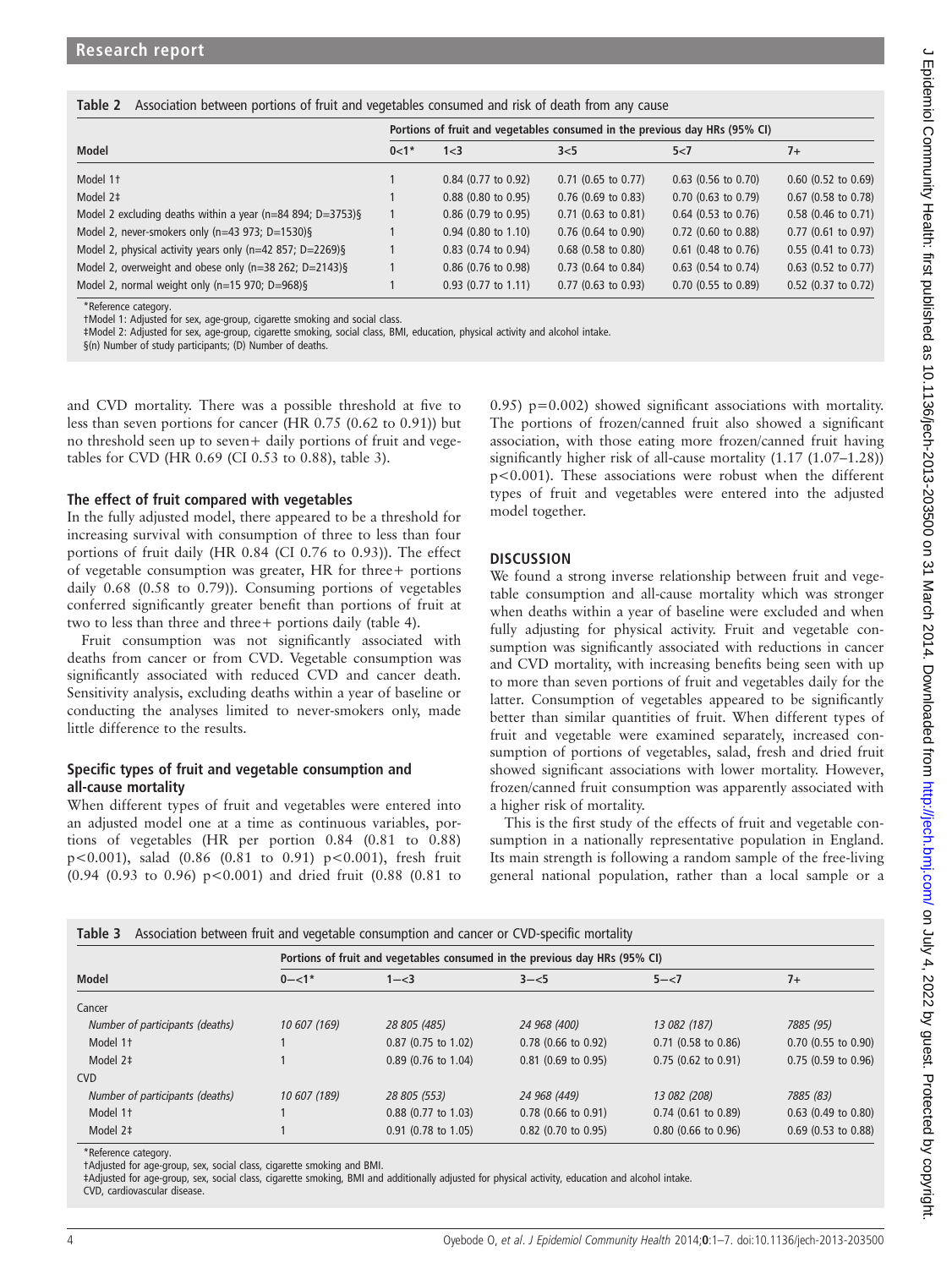| Table 4 Association between portions of fruit or of vegetables consumed and risk of death, from all causes unless specified                                                                                                                                                                                                                                                                                                                                                                                                                         |                         |                                                             |                               |                               |                       |                       |                                                                  |                           |                           |
|-----------------------------------------------------------------------------------------------------------------------------------------------------------------------------------------------------------------------------------------------------------------------------------------------------------------------------------------------------------------------------------------------------------------------------------------------------------------------------------------------------------------------------------------------------|-------------------------|-------------------------------------------------------------|-------------------------------|-------------------------------|-----------------------|-----------------------|------------------------------------------------------------------|---------------------------|---------------------------|
|                                                                                                                                                                                                                                                                                                                                                                                                                                                                                                                                                     |                         | Portions of fruit consumed in the previous day HRs (95% CI) |                               |                               |                       |                       | Portions of vegetables consumed in the previous day HRs (95% CI) |                           |                           |
| Model                                                                                                                                                                                                                                                                                                                                                                                                                                                                                                                                               | $0 - < 1$ $+$ $1 - < 2$ |                                                             | $2 - 3$                       | $3 - 4$                       | $\ddot{ }$            | $0 - < 1$ * $1 - < 2$ |                                                                  | $2 - 3$                   | $\frac{1}{2}$             |
| Number of participants                                                                                                                                                                                                                                                                                                                                                                                                                                                                                                                              | 32428                   | 17862                                                       | 14727                         | 9304                          | 11 036                | 39 296                | 25411                                                            | 12736                     | 7914                      |
| Deaths                                                                                                                                                                                                                                                                                                                                                                                                                                                                                                                                              | 1574                    | 948                                                         | 767                           | 452                           | 465                   | 2302                  | 1253                                                             | 474                       | 177                       |
| Model 1t                                                                                                                                                                                                                                                                                                                                                                                                                                                                                                                                            |                         | 0.86(0.79 t 0.93)                                           | $0.82$ (0.75 to 0.89)         | $0.75(0.67 \text{ to } 0.83)$ | 0.73(0.66 to 0.81)    |                       | $0.81$ (0.76 to $0.87$ )                                         | $0.76$ $(0.69$ to $0.84)$ | $0.63$ (0.54 to 0.74)     |
| Model 2#                                                                                                                                                                                                                                                                                                                                                                                                                                                                                                                                            |                         | $0.91$ (0.84 to 0.99)                                       | $0.90$ $(0.82$ to $0.98)$     | $0.84$ (0.76 to 0.93)         | 0.86(0.77 t 0.96)     |                       | $0.85$ $(0.79$ to $0.91)$                                        | 0.81 (0.73 to 0.89)       | $0.68$ (0.58 to 0.79)     |
| Model 3§¶: Model 2 Cancer deaths only                                                                                                                                                                                                                                                                                                                                                                                                                                                                                                               |                         | $0.99$ (0.86 to 1.14)                                       | $0.98$ $(0.84$ to $1.14)$     | $0.85(0.70 \text{ to } 1.11)$ | 0.93 (0.77 to 1.11)   |                       | 0.85(0.76 to 0.96)                                               | $0.76$ $(0.63$ to $0.90)$ | $0.76$ $(0.59$ to $0.97)$ |
| Model 41: Model 2 CVD deaths only                                                                                                                                                                                                                                                                                                                                                                                                                                                                                                                   |                         | $0.90$ (0.78 to 1.03)                                       | $0.87$ (0.76 to 1.01)         | 0.91 (0.76 to 1.08)           | $0.82$ (0.68 to 0.98) |                       | $0.89$ $(0.79$ to $0.99)$                                        | $0.87$ (0.74 to 1.03)     | $0.78$ (0.60 to $1.01$ )  |
| Model 5: Model 2, excluding deaths within a year                                                                                                                                                                                                                                                                                                                                                                                                                                                                                                    |                         | $0.91$ $(0.83$ to $0.99)$                                   | $0.90(0.82 \text{ to } 0.99)$ | $0.83$ (0.74 to 0.93)         | 0.87(0.78 to 0.97)    |                       | $0.85$ $(0.79$ to $0.92)$                                        | $0.83$ $(0.75$ to $0.92)$ | $0.68$ $(0.58$ to $0.80)$ |
| Model 6:§ Model 2, non-smokers only                                                                                                                                                                                                                                                                                                                                                                                                                                                                                                                 |                         | $0.96$ $(0.84$ to $1.10)$                                   | $0.94$ $(0.82$ to $1.09)$     | $0.78$ (0.65 to 0.93)         | 0.86(0.73 to 1.01)    |                       | $0.84$ (0.75 to 0.95)                                            | $0.85$ $(0.72$ to $1.00)$ | $0.76$ $(0.59$ to $0.97)$ |
| #Model 2: Adjusted for age, sex, social class, cigarette smoking, BMI, physical activity, education, alcohol intake and mutually adjusted for portions of vegetables/portions of fruit consumed.<br>$\P$ The number of portions of fruit consumed was not significantly associated with mortality in this model.<br>SEducation and alcohol intake were not significant and therefore not included in this mode<br>tModel 1: Adjusted for age, sex, social class, cigarette smoking and BMI.<br>CVD, cardiovascular disease.<br>*Reference category. |                         |                                                             |                               |                               |                       |                       |                                                                  |                           |                           |

Research report

cohort based on occupation or disease status. The main limitation is that measurement of fruit and vegetable intake occurred at only one point in time and relies on self-report. There may be social desirability bias and random error (forgetting) in the recall of fruit and vegetable consumption. Compared with some other studies, which have also assessed intake at a single time, the HSE has probably calculated consumption more precisely, using separate questions to elicit intake in terms of 80 g portions from a range of relevant sources (web appendix) whereas other studies used 'natural portions' which are imprecise for vegetable servings.<sup>7</sup> <sup>16</sup> <sup>18</sup> <sup>20</sup> Results from the UK National Diet and Nutrition Survey, which collects more detailed dietary data, show a slightly higher mean daily consumption than equivalent HSE years<sup>28</sup> among its participants, most of whom are from England; thus HSE does not overestimate fruit and vegetable consumption.

Fruit and vegetable consumption measured at baseline may not represent usual, previous or future dietary habits. If changes in dietary habits were most likely to occur in the obese, who also have a higher risk of CVD and cancer, such misclassification bias would tend to make the HR appear closer to unity than it may be in reality.

Seriously ill individuals may eat less due to illness-induced anorexia, or perhaps those with chronic illness receive more health advice and may therefore consume more fruit and vegetables. By excluding deaths within a year of baseline, we attempted to address reverse causality.

Other limitations include the presence of missing data, for example 14.5% of respondents were missing a valid BMI measurement. All participants were included in all analyses with missing data coded to user-missing categories. In addition physical activity questions were not asked in all years, leading to a large amount of missing data. By restricting the analysis to years in which physical activity questions were asked, we demonstrated that our findings were robust to adjustment for physical activity.

This study has found a strong association, but not necessarily a causal relationship. There are additional unmeasured confounders not included in the analyses, including other aspects of diet. Total energy intake and salt consumption were not measured, and assessments of fat intake were not made in most years, and were therefore not included in these analyses. It is important to note that by not adjusting for total energy intake, our results support the hypothesis that eating fruit and vegetables is associated with decreased mortality not simply through displacing other foods from the diet. Adjustment for fat, fibre or energy intake in the EPIC studies made minimal difference to the findings.<sup>13 22</sup> Our analyses did adjust for BMI, which acts as a proxy for energy balance between intake and expenditure.

For CVD mortality, we found no threshold for a maximal effect within the actual range of consumption, up to seven+ portions. Dauchet et al found a linear relationship for stroke.<sup>12</sup> He et al found a graded response for stroke in their meta-analysis, with an 11% risk reduction for three to five servings and 24% reduction for more than five servings compared with those consuming fewer than three portions.<sup>11</sup> Similarly, Joshipura et al found the lowest CHD mortality with those eating eight or more portions daily.<sup>7</sup> Unlike some other published studies, we found a protective effect for all-cancer.

We found that vegetables had a greater effect per portion than fruit, as did Joshipura.<sup>7</sup> Thus the Australian guidelines may be more appropriate than the UK and European advice. However, Dauchet et al found the reverse.<sup>9</sup> This may reflect different types of fruit and/or vegetables consumed by different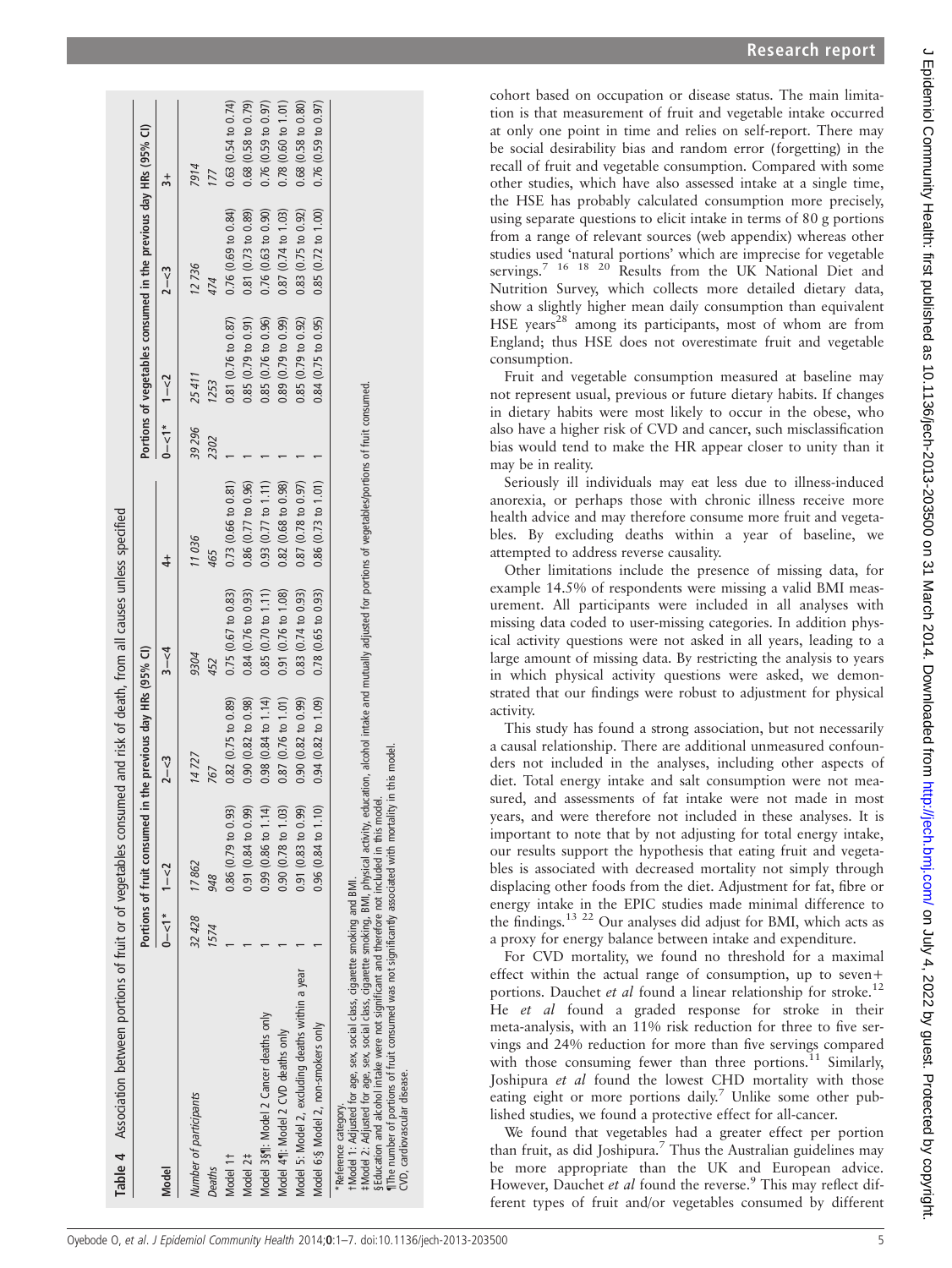|  | Table 5 Association between variety of fruit and vegetable consumed and risk of death, from all causes |  |
|--|--------------------------------------------------------------------------------------------------------|--|
|  |                                                                                                        |  |

| Type of fruit or vegetable<br>consumed | HR per portion adjusted for<br>age, sex, social class,<br>cigarette smoking and BMI | p Value | HR per portion adjusted for age, sex, social<br>class, cigarette smoking, BMI and all other<br>fruit and vegetable variables | p Value |
|----------------------------------------|-------------------------------------------------------------------------------------|---------|------------------------------------------------------------------------------------------------------------------------------|---------|
| Vegetables                             | $0.84$ (0.81 to 0.88)                                                               | < 0.001 | $0.85$ (0.81 to 0.89)                                                                                                        | < 0.001 |
| Salad                                  | $0.87$ (0.82 to 0.92)                                                               | < 0.001 | $0.87$ (0.82 to 0.92)                                                                                                        | < 0.001 |
| Vegetables in composites               | 0.92 (0.82 to 1.02)                                                                 | 0.10    | 0.92 (0.82 to 1.02)                                                                                                          | 0.10    |
| Pulses                                 | $0.95$ (0.88 to 1.03)                                                               | 0.20    | $0.95$ (0.88 to 1.03)                                                                                                        | 0.20    |
| Fresh Fruit                            | $0.96$ (0.95 to 0.98)                                                               | < 0.001 | $0.96$ (0.95 to 0.98)                                                                                                        | < 0.001 |
| Dried fruit                            | $0.91$ $(0.84$ to $0.99)$                                                           | 0.03    | $0.91$ (0.84 to 0.99)                                                                                                        | 0.03    |
| Fruit in composites                    | $0.93$ (0.84 to 1.03)                                                               | 0.17    | $0.93$ (0.84 to 1.03)                                                                                                        | 0.17    |
| Fruit juice                            | $0.97$ (0.91 to 1.04)                                                               | 0.40    | $0.97$ (0.91 to 1.04)                                                                                                        | 0.40    |
| Frozen/canned fruit                    | 1.17 (1.07 to 1.28)                                                                 | 0.001   | 1.17 (1.07 to 1.28)                                                                                                          | 0.001   |

populations, and merits further consideration, particularly given current interest in the role of fructose in driving obesity.<sup>2</sup> When individual types of fruit and vegetables were examined, portions of fresh vegetable, salad, fresh and dried fruit showed significant negative associations with all-cause mortality. It has been suggested that some fructose consumption in levels provided by fruit may be beneficial for glycaemic control.<sup>32</sup> <sup>33</sup> It is also the case that salad, fresh fruit and some vegetables are likely to be consumed raw. Raw vegetables have been shown by others to have a stronger inverse association with mortality than cooked vegetables.<sup>22</sup>

In these analyses, consuming frozen/canned fruit was associated with an increased risk of mortality. As far as we know, no other studies have shown this result. This may be due to confounding for example by (poor) access to fresh groceries in deprived areas or among people with pre-existing ill-health or a more hectic lifestyle. These confounding aspects are not covered by the adjustments made in our analyses; further adjustment with other socioeconomic or dietary measurements may demonstrate that this apparent effect is due to confounding. Community level barriers may have an effect on diet independent of social class or education.<sup>34</sup> Nutritionally, frozen fruit is generally held to be equivalent to fresh fruit. However, most canned fruit contains high sugar levels; fruit packed not in syrup but in fruit juice (which still contains fructose but less sugar overall) is less available and more expensive. Because of the questions asked, consumption of canned fruit cannot be distinguished from frozen fruit. Analysis of National Diet and Nutrition Survey data would enable examination of dietary patterns to elucidate, albeit on smaller samples, the relative contributions of frozen and of canned fruit to 'frozen and canned' consumption, and of the overall dietary patterns and other characteristics of those who eat frozen and canned fruit, to examine possible explanations for this unexpected finding.

The WHO report stated explicitly in relationship to the recommended intake for fruit and vegetables: "Population nutrient goals have been set judgementally rather than on the basis of specific evidence as to the necessary level of intake". <sup>1</sup> The upper limit at which the protective effect of fruit and vegetables is maximised is unknown; the WHO recommendation was chosen based on the highest level of consumption observed in studies showing evidence of a protective effect (thus reflecting a level at which the effect is known to continue, and is known to be achievable).

We have shown that those eating seven or more portions of fruit and vegetables daily have the lowest risk of mortality from any cause. The majority of adults in the HSE 2007 knew they

were recommended to eat five portions daily but stated barriers to improving their diet including: difficulty in changing habits, lack of time, cost, lack of motivation and eating what they were given.35 Even among participants who perceived their own diet as 'very healthy', over 50% ate less than five portions of fruit and vegetables daily.<sup>35</sup> Fruit and vegetable consumption is inversely related to household income.<sup>35</sup> This is not surprising, given the perception in England that fruit and vegetables are more expensive than unhealthy foods $35$  and that health education without changing the environment in which individual choices are taken, tends to increase inequalities.<sup>36</sup> With increasing evidence of their health benefits, policy-makers may need to consider broader initiatives to promote fruit and vegetable consumption, particularly vegetables and salad, as with the Australian guidance. In order to have an impact on those who are most socioeconomically disadvantaged, this should move beyond health education, for example, through fiscal policies.

# What is already known on this subject?

- ▸ Previous studies of non-representative cohorts demonstrate an association between fruit and vegetable consumption and mortality, although these findings may not be generalisable to the general population.
- ▶ An association between fruit and vegetable consumption and cardiovascular disease appears robust, while associations with cancer mortality are uncertain.
- The amount and type of fruit and vegetables with the greatest benefits for health are not known.

## What this study adds?

- ▸ Fruit and vegetable consumption is inversely associated with all-cause, cancer and cardiovascular mortality in a nationally representative non-institutionalised population.
- ▶ Those eating seven or more portions of fruit and vegetables daily have the lowest risk of mortality from any cause.
- ▸ Consumption of vegetables, salad and fresh or dried fruit is robustly associated with decreased mortality.

Acknowledgements The authors thank colleagues at UCL, particularly Alison Moody and Shaun Scholes for statistical advice and Sadie Boniface for expertise on